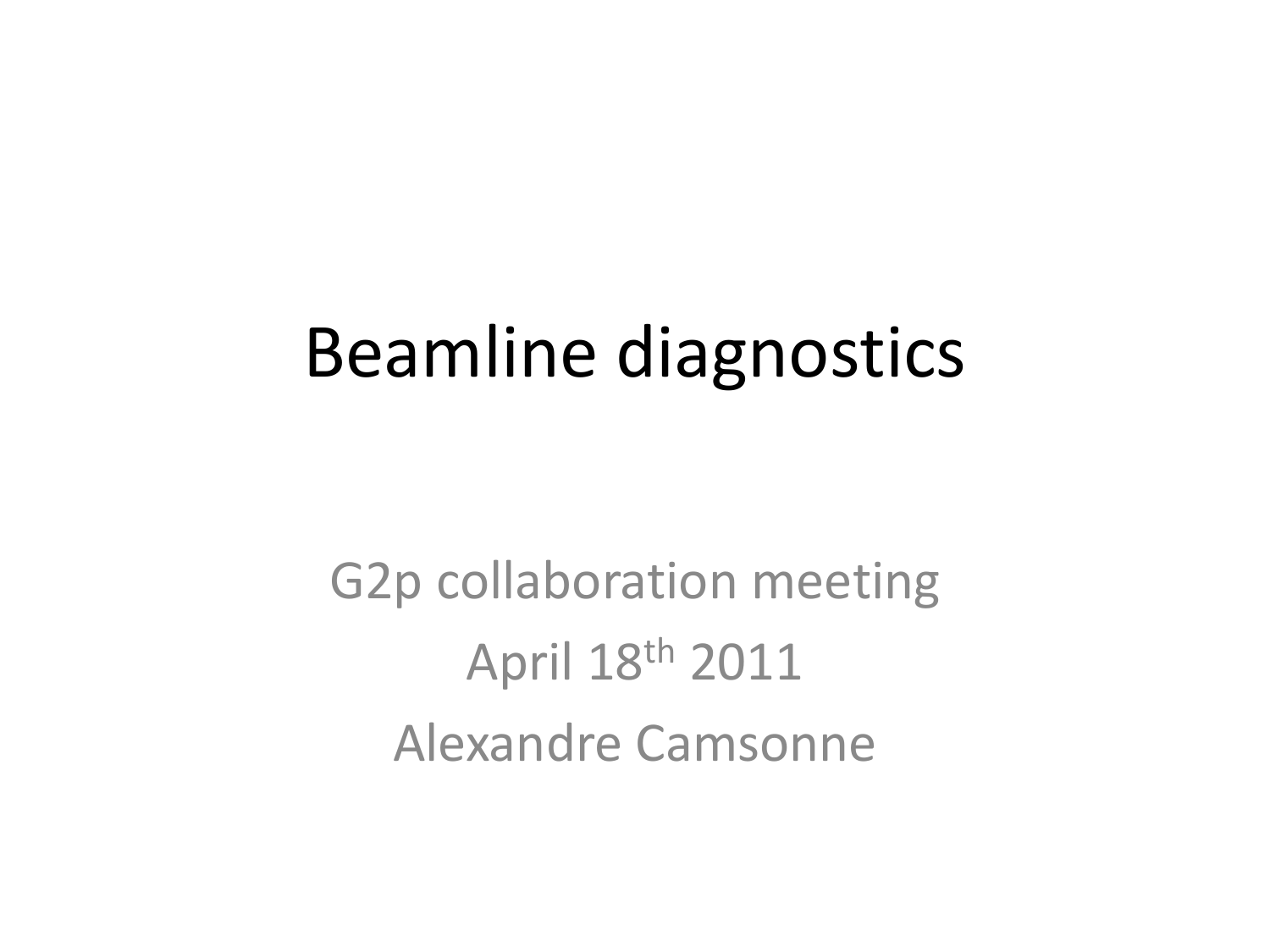### Beam diagnostics

• BPM

• BCM

• Tungsten calorimeter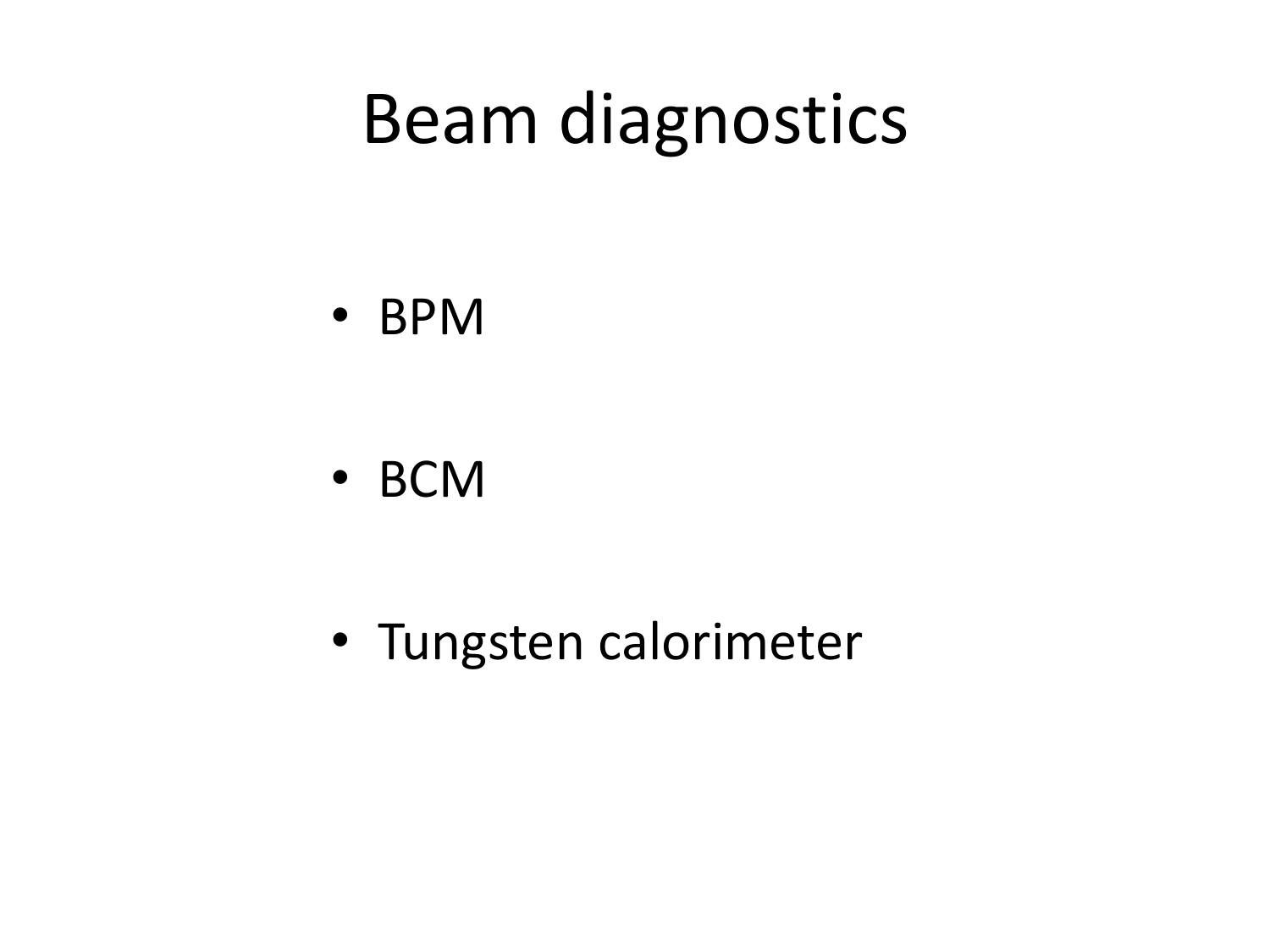### BPM tests

- Stripline BPMs in LINAC 6 db compared to antenna BPM
- Signals sent upstairs
- New electronics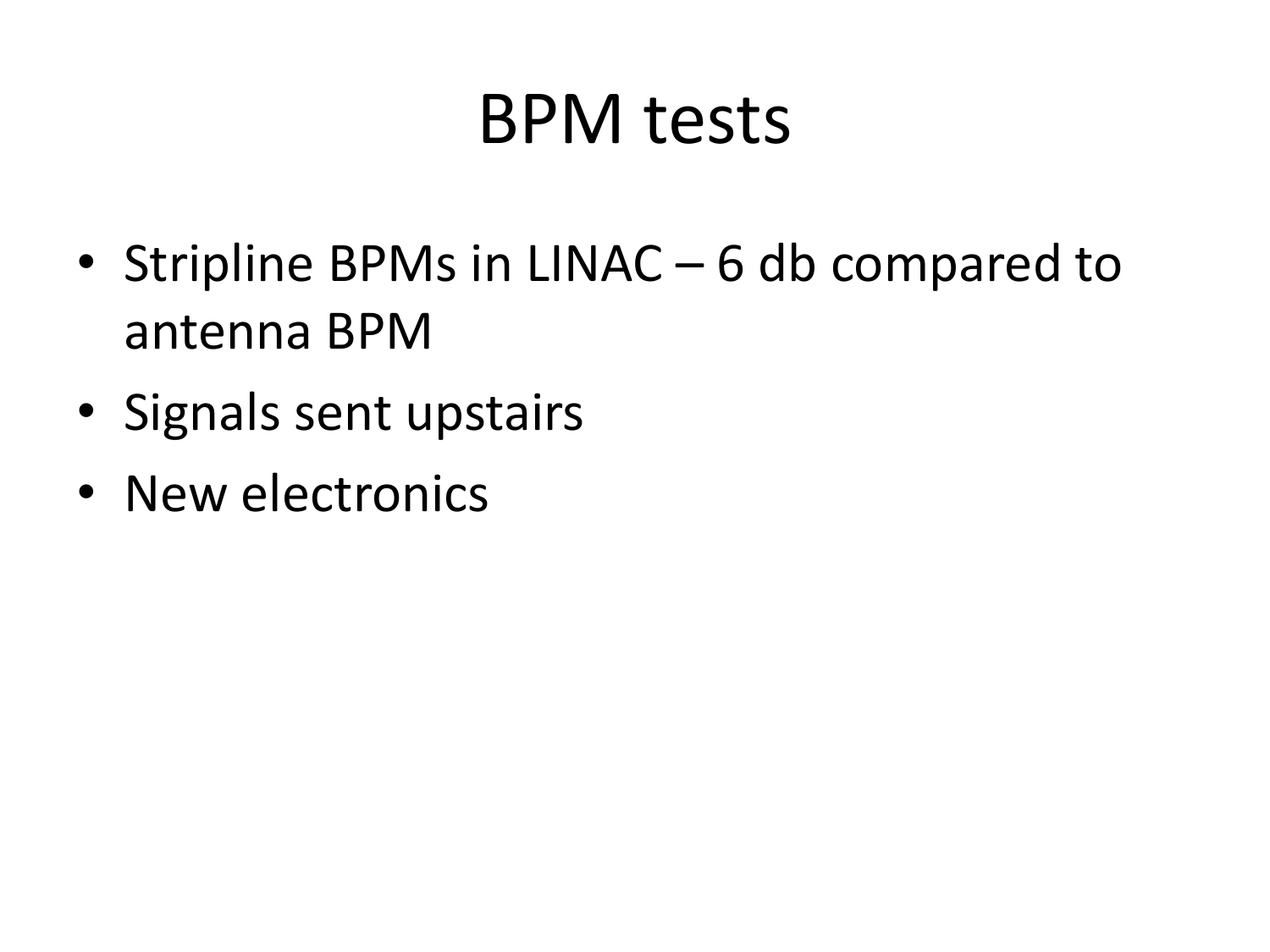### BPM test

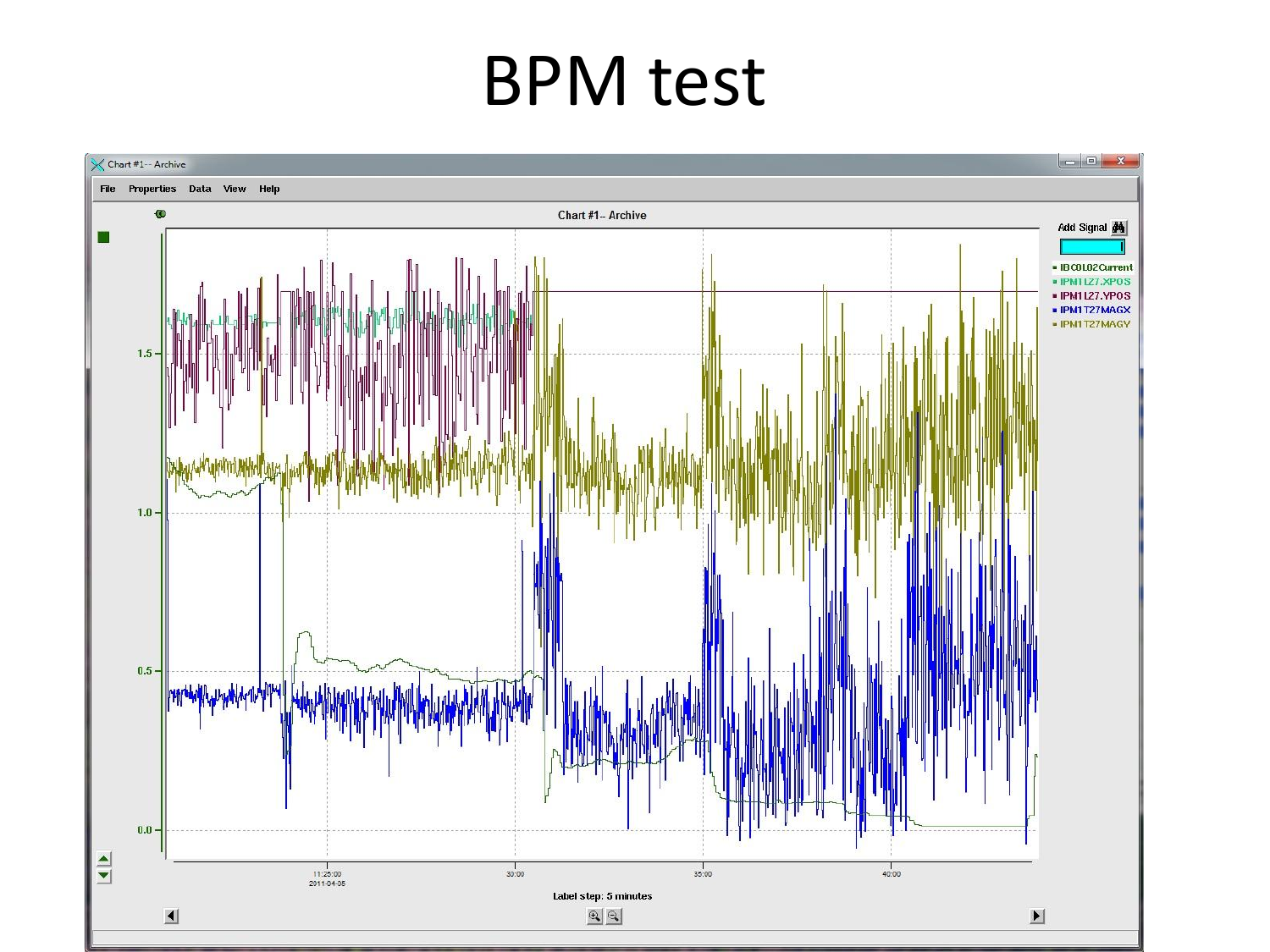### BPM tests

• http://opsweb.acc.jlab.org/CSUEApps/elog/en try/1578039

• BPMs give good results at 500 nA and sees signal at 50 nA

• Some optimization to be done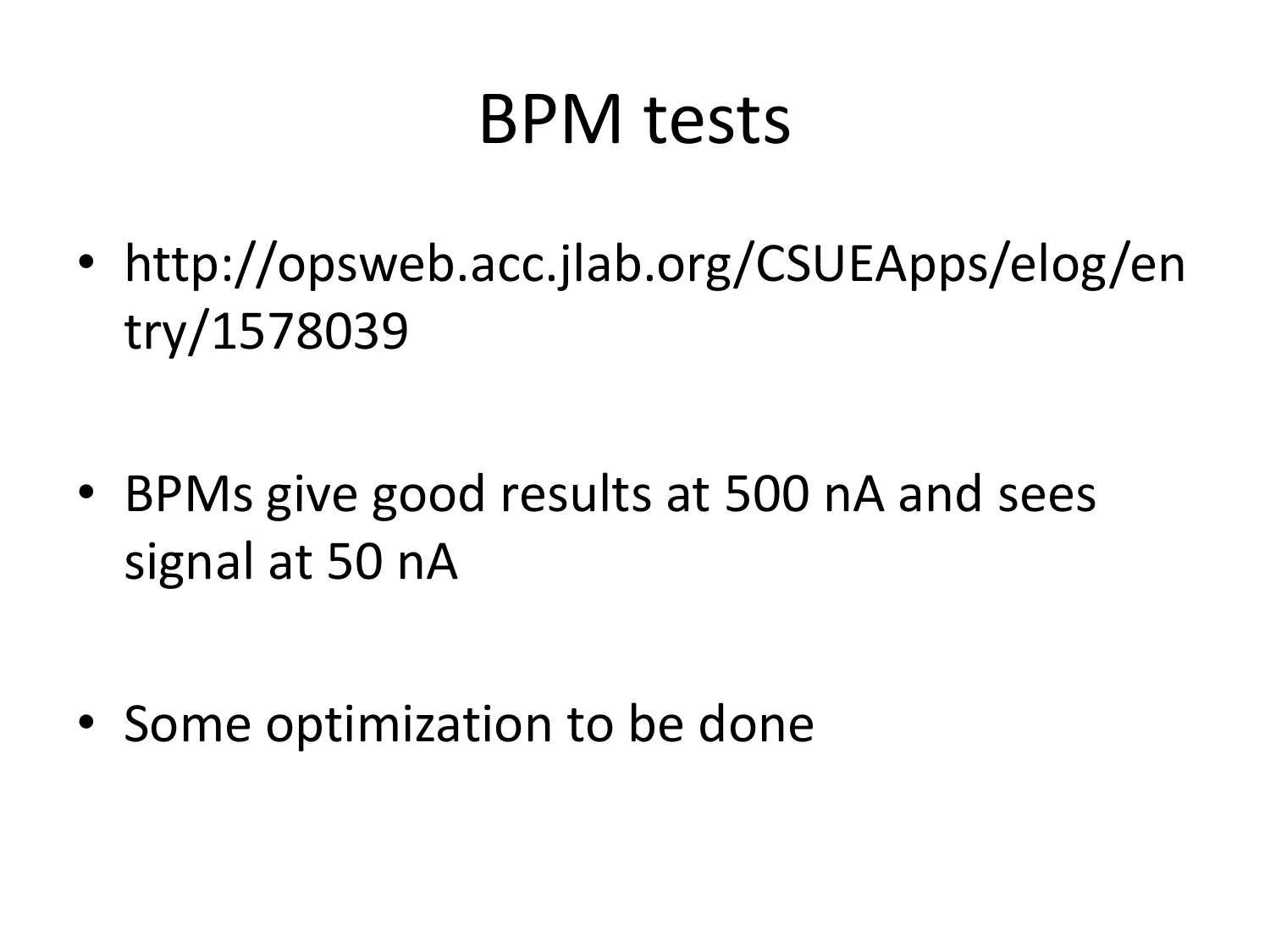## **BCM**

- HAPPEX DAQ deployed
- Parasitic test on going , looking at the data

• Might take dedicated beam data if needed

• Preliminary results look encouraging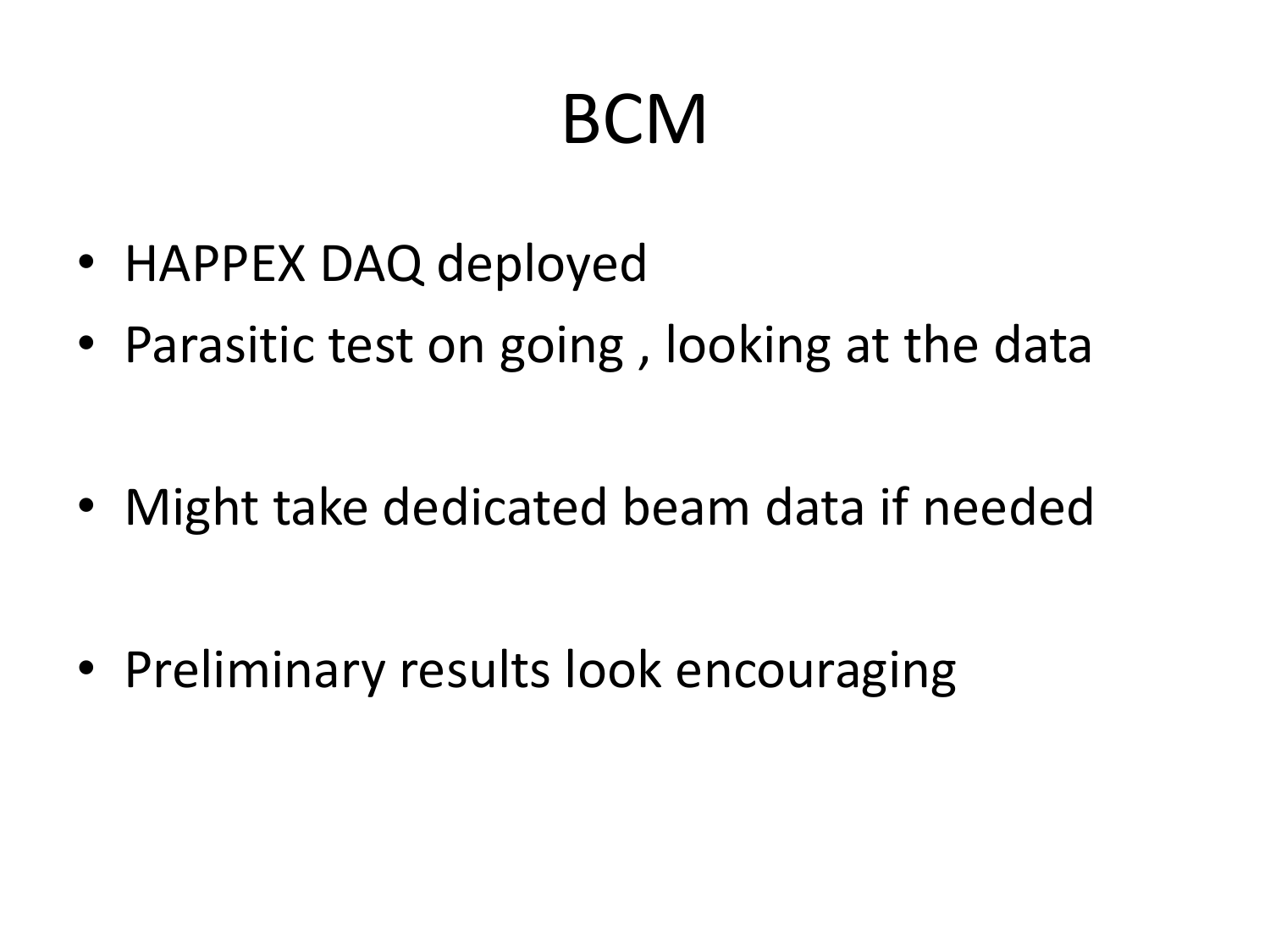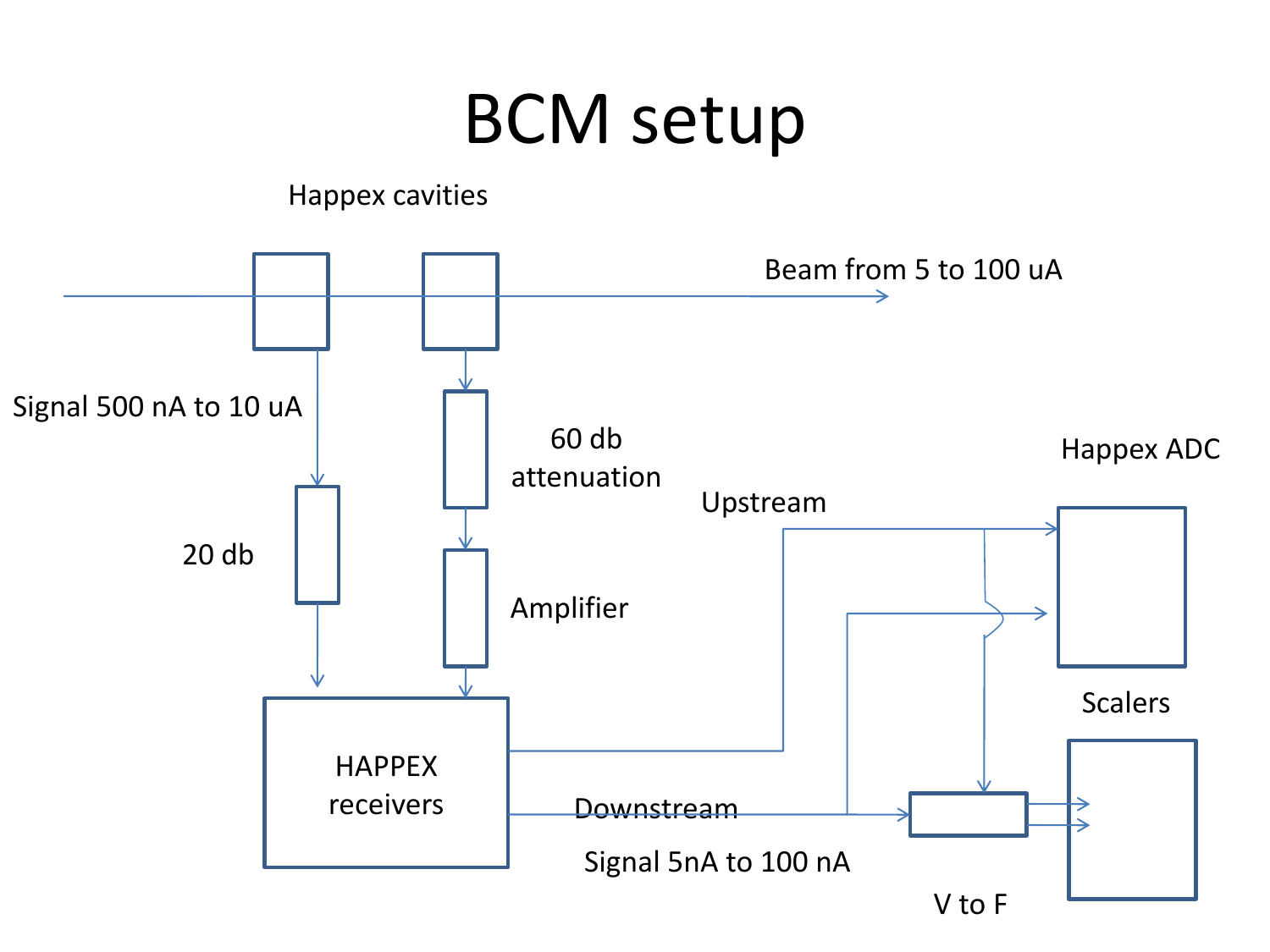#### BCM test 5 uA run

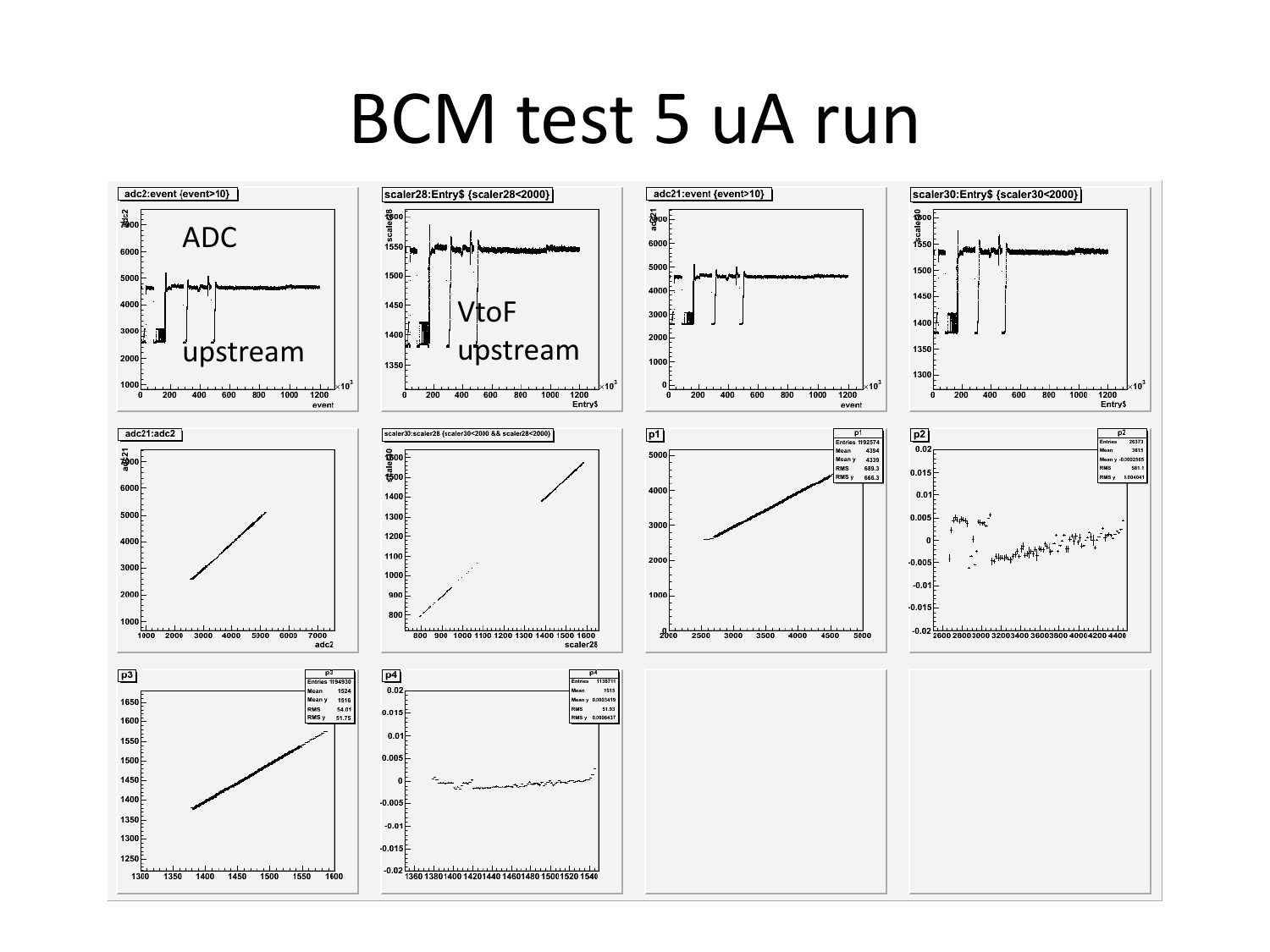### 5 uA run



Preliminary result

Non linearities from 0 to 5 nA non linearities seems to be less than 1%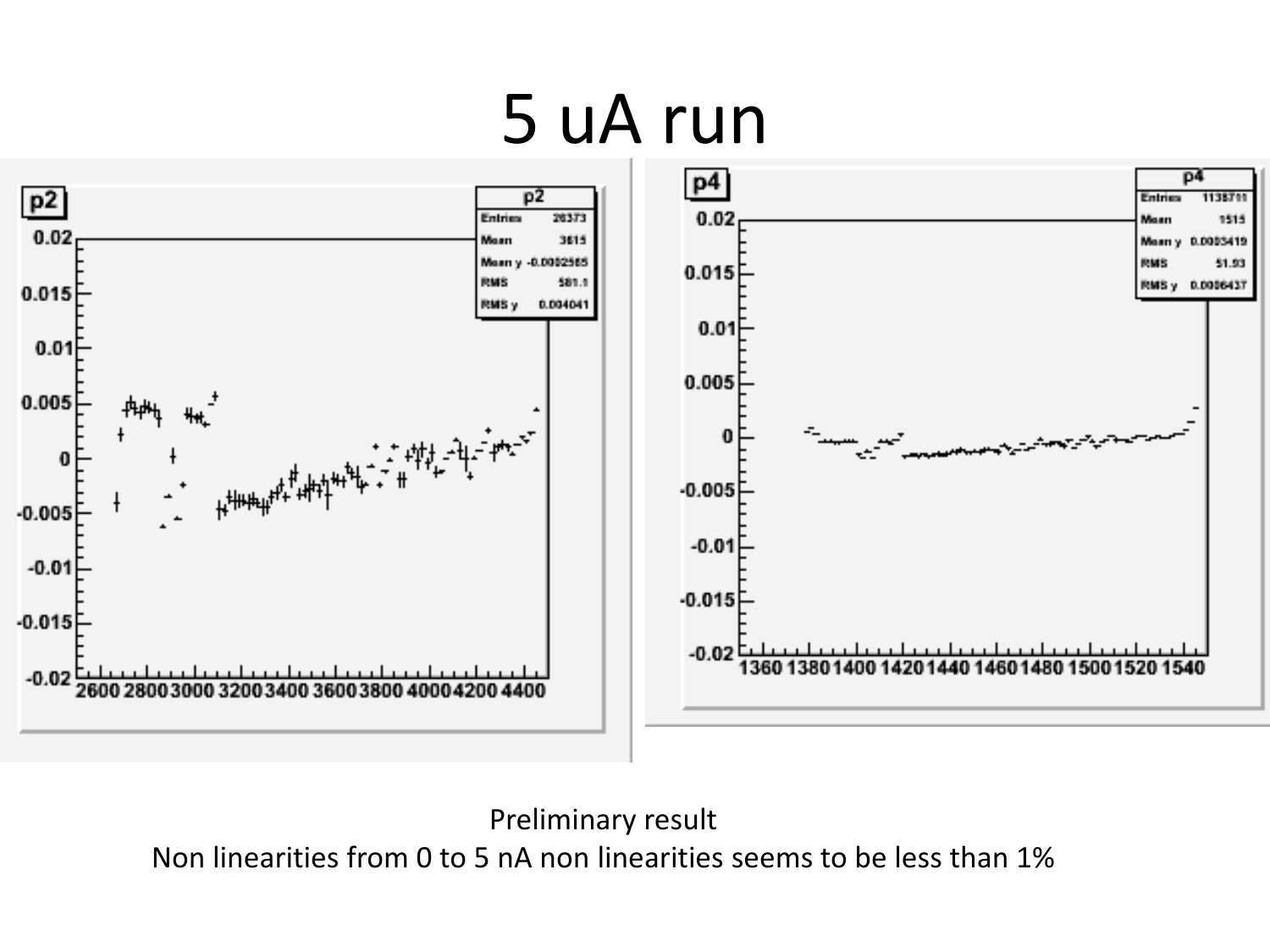### Tungsten calorimeter

- LEDEX data reanalysis
- New electronics
- Software to be completed in August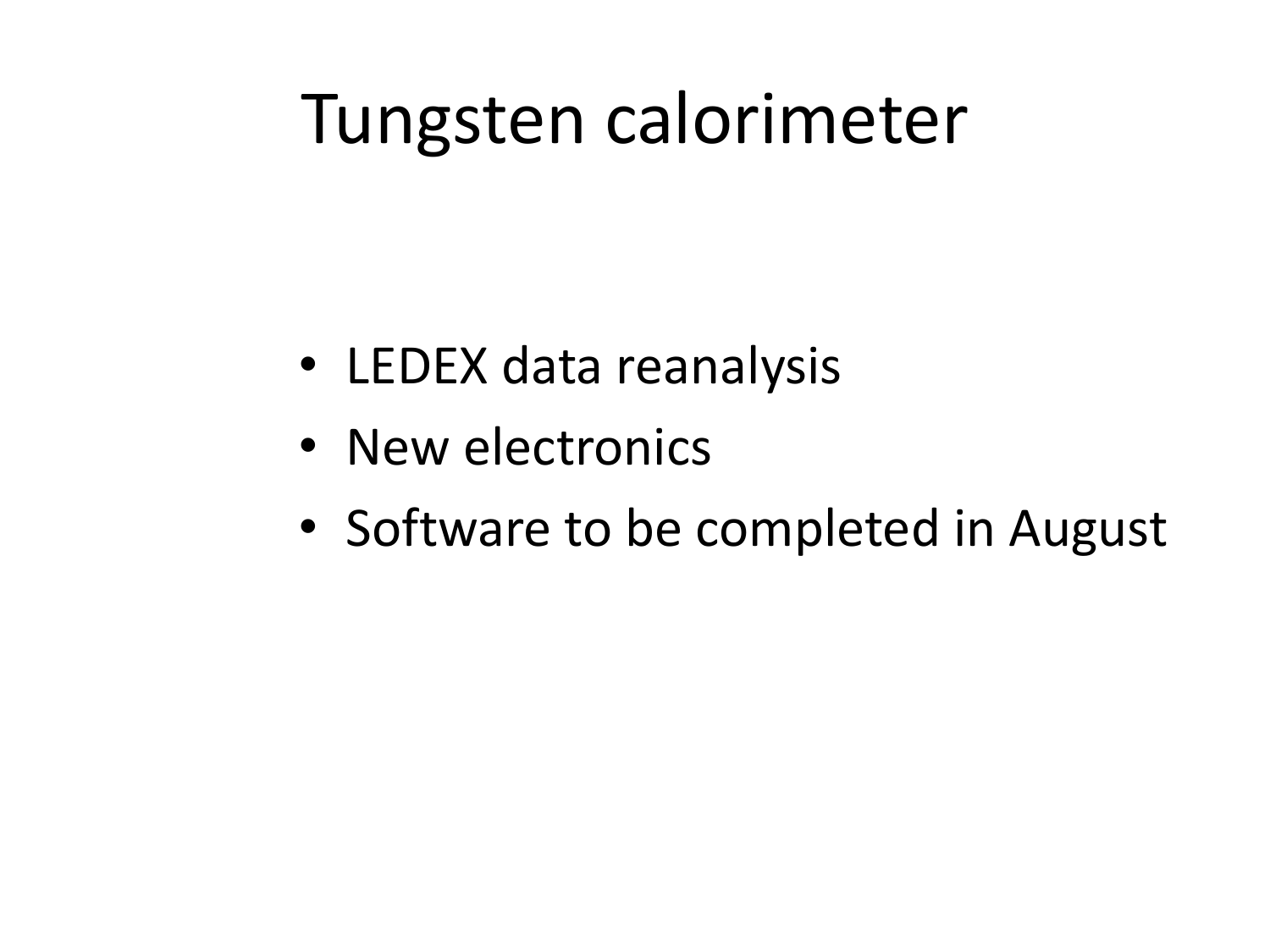#### Tungsten calorimeter

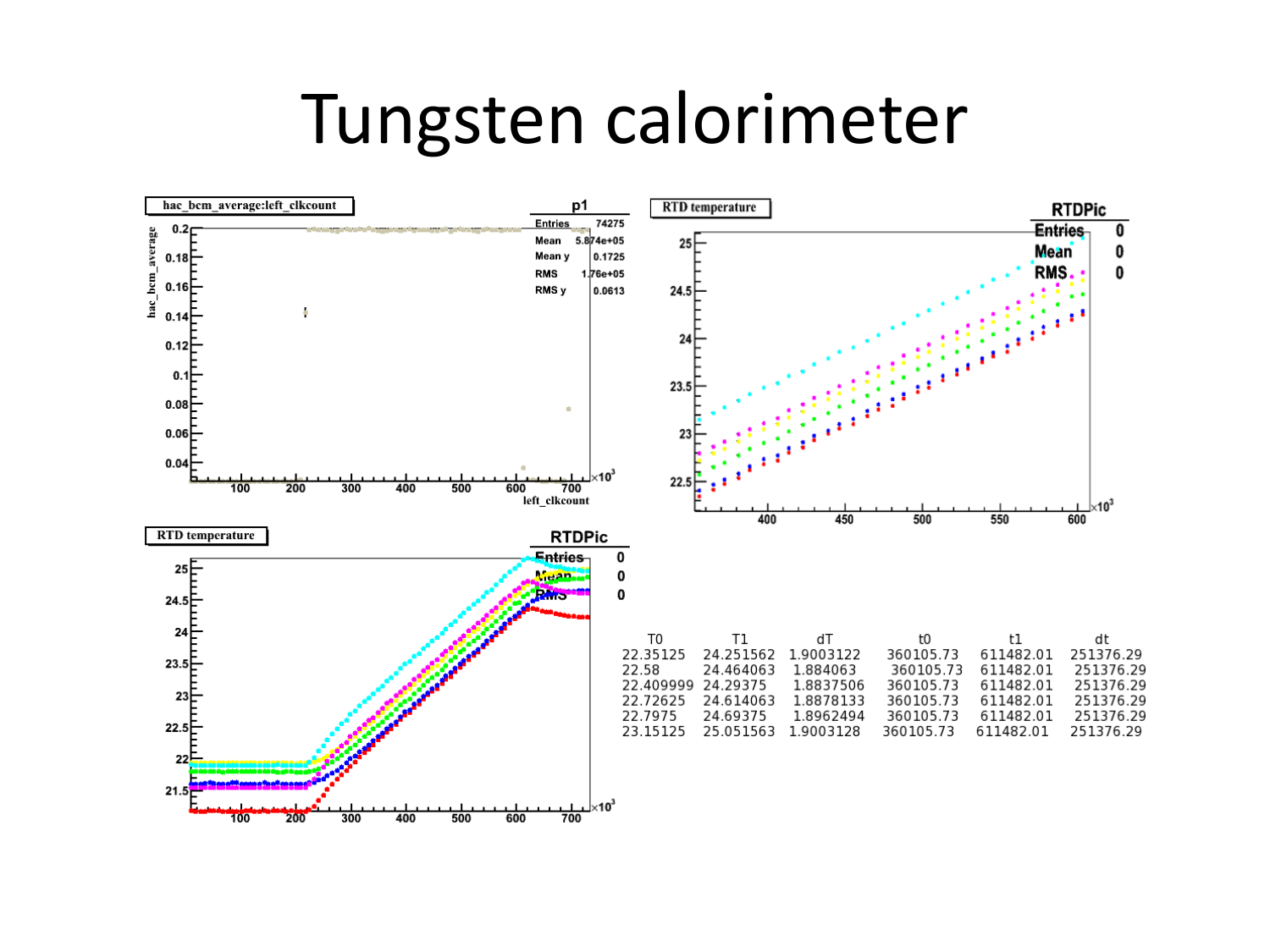## Tungsten calorimeter

- Run at 200 nA
- Rise of 2 degrees at 300 MeV in 8 minutes
- Need 10 C to have less than 1 % error
- Run taken at 1.1 GeV can take run at higher energy to make measurement faster ( need to study neutron loss contribution, quoted loss 0.4 %)
- Should be ok to take 1% measurement 50 nA at 3.3 GeV in reasonable time : about 16 minutes by scaling